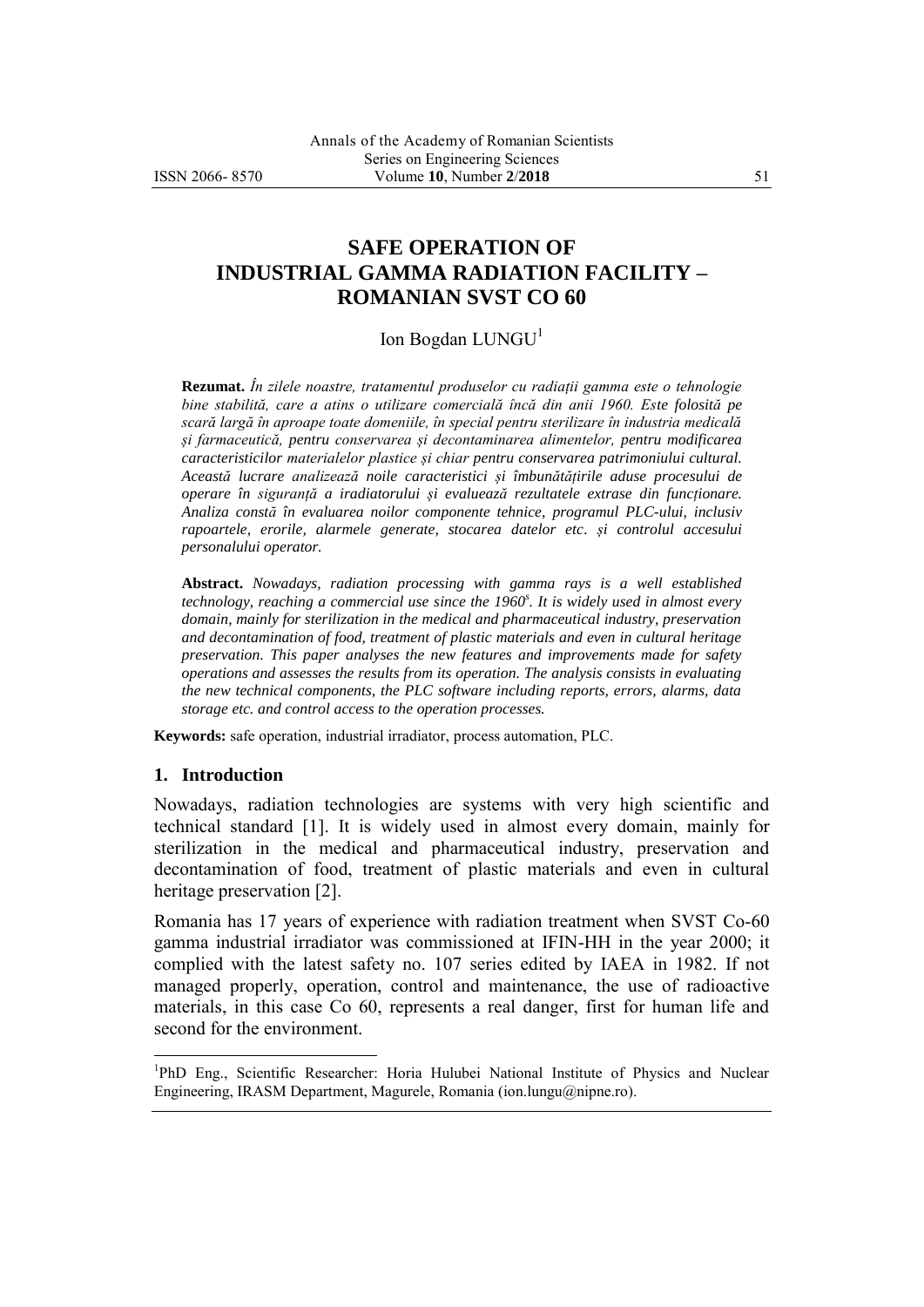Another potential danger is represented by the fact that industrial irradiation facilities use high activity sources. SVST Co-60 gamma industrial irradiator is designed to work with 2 million Curies.

Taking into account the characteristics and danger when operating this kind of facilities, safety operation is a mandatory requirement by the national regulatory body in Romania, CNCAN and also by international organization, IAEA.

This is a strong reason for continuous up-dates and improvements of these facilities.

In 2013, the command and control system was completely changed from PC operated software to an industrial PLC and HMI produced by Siemens, leader in this domain; it also complied with the latest IAEA specific safety guide "Radiation Safety of Gamma, Electron and X Ray Irradiation Facilities", no. SSG - 8, edited in 2010.

This paper analyses the new features and improvements made for safety operations and assesses the results from its operation.

The analysis consists in evaluating the new technical components, the PLC software including reports, errors, alarms, data storage etc. and control access to the operation processes.

In addition, the system is capable in switching between operation systems (the PC operated and PLC operated), so, if the new system needs interventions or repairs, the old system can be used for continuous operation.

Currently, the new build command and control system reaches the current expectations for safety operation of industrial gamma irradiation facilities and also improves and eases the processes workflow.

# **2. IRASM radiation processing centre**

IRASM Center is a part of IFIN-HH (National Institute of Physics and Nuclear Engineering – Horia Hulubei) an R&D nuclear institute in Romania. At IRASM it is located the only industrial irradiator in Romania, operating since 2000, a result of a technical cooperation project between IAEA and Romanian Government, under the name "Multipurpose Irradiation Facility".

IRASM Center is both R&D and client oriented, offering industrial radiation services, consulting, analyses, training and research in radiation processing. The end-users can benefit not only from radiation treatment but also pre-radiation and post-radiation microbiological tests and product radiation qualification.

Radiation services refer to sterilization and decontamination process for different products.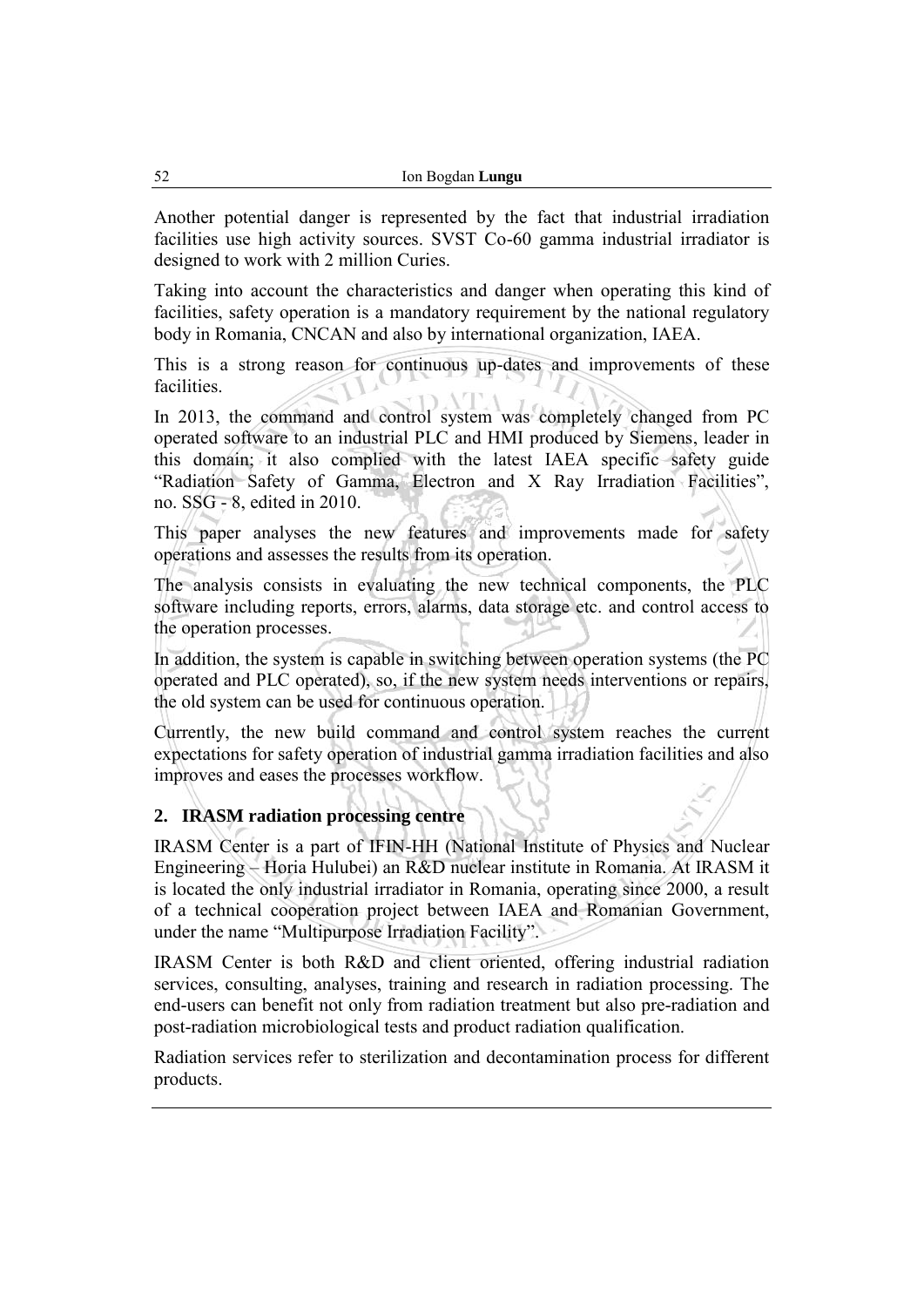Sterilization service is a well-established and highly standardized method for sterilization of single use medical supplies (syringes, catheters, needles, cotton gauzes, dental implants, Petri dishes etc.), sterilization for primary packaging materials (bottles, dispensers, gelatin capsules, sterile drugs etc.) and pharmaceutical products. In addition to radiation sterilization, customers can benefit from a certified service for radiation sterilization validation.

Decontamination process is required in any domain in which the products have regulatory limits for microbial load (bio-burden). In this case, gamma irradiation can be used for bio-burden reduction. It can be applied for final products but also for raw materials, packages and other additives. り言ん

When talking about irradiation dose, decontamination requires lower doses than sterilization. The control of bio-burden is used to a wide range of materials like primary products for pharmaceutical industry (titan oxide, magnesium lactate etc.), foodstuff for animals, organic support for micro and micro-organisms, dry herbs (tea), dietary supplement (capsules, tablets) and packaging products (cups, bottles, foils etc.). High volume and complex devices can be processed for disinfection (water purification equipment, cleaning and protection equipment, beehives etc.).

This service addresses customers from medical, pharmaceutical and cosmetic domains, food industry, dietary supplements manufacturers, packaging domain and any other industry where microbiological safety is a requirement.

Regarding R&D activities, IFIN-HH-IRASM is involved in cultural heritage preservation using gamma rays for materials like: paper, wood, textile, leather and parchment. Large quantities were treated, during and after each R&D project.

Also, there were treated over 150 cubic meters of books, religious books and archives from Romanian Parliament, hospital and city halls documents, National Theatre of Bucharest etc.

IFIN-HH-IRASM is certified according to the following standards, which allows customers to get the CE mark and market license for the radiation sterilized products:

ISO 9001:2008: Quality management system: Requirements;

 ISO 13885: Medical devices - Quality management systems - Requirements for regulatory purposes;

 ISO 15378: Primary packaging materials for medicinal products - Particular requirements for the application of ISO 9001:2008, with reference to Good Manufacturing Practice (GMP);

ISO 11137: Sterilization of health care products – Radiation.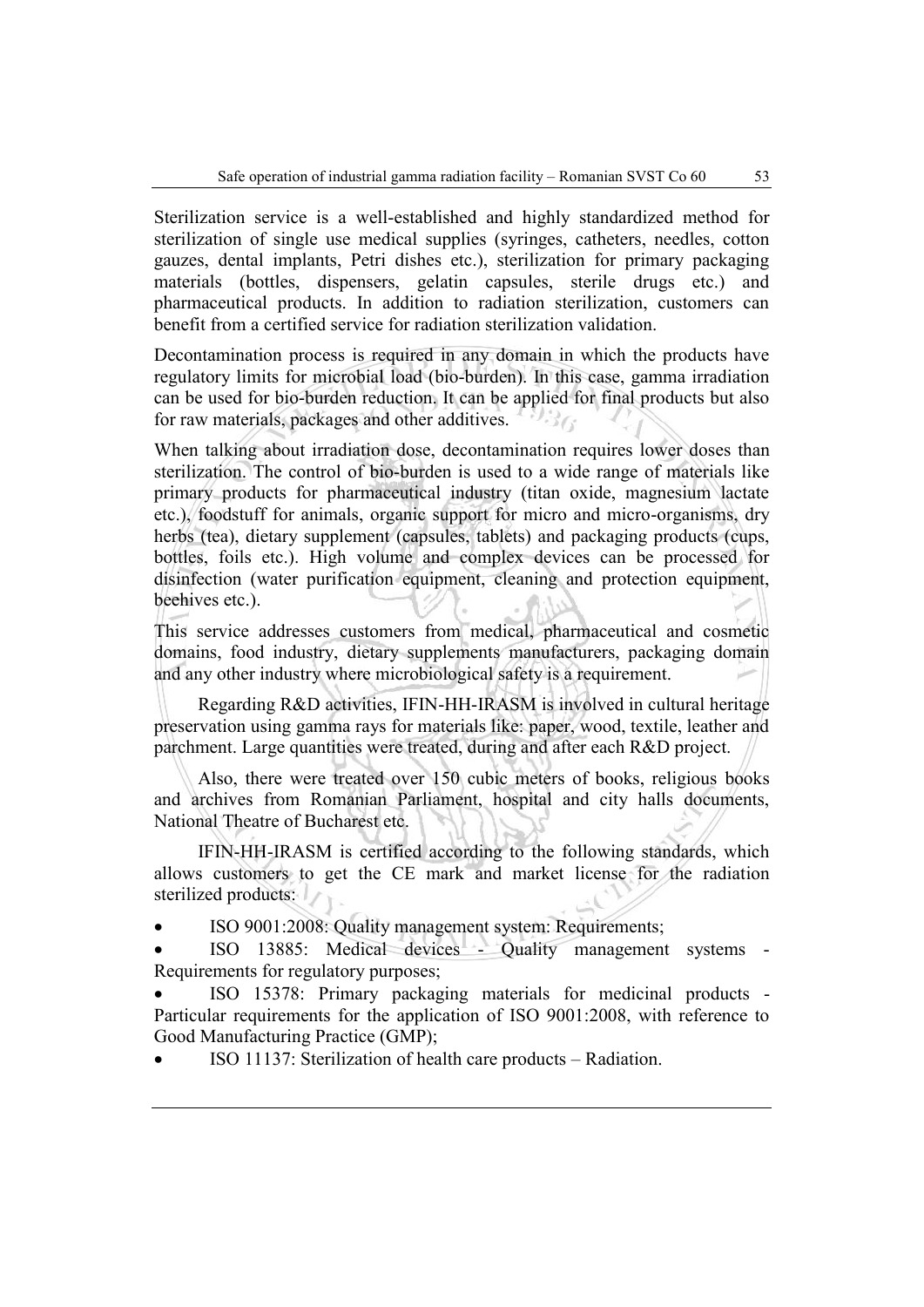# **3. Description of SVST Co 60 industrial irradiator**

For SVST Co-60 is a large facility where different products are processed with radiation at a large scale. In a radiation process, the product is intentionally irradiated by placing the product in the vicinity of a radiation source for a fixed period of time whereby the product is exposed to radiation.

The irradiator is category IV gamma with panoramic wet source storage in which the radioactive sources are stored and fully shielded in a pool of water when not in use (fig. 1).



**Fig. 1.** Schematic diagram of SVST Co-60 industrial irradiator.

The product transport system is tote-box type with 2 levels (fig. 2) and 2 passes each side of the source (fig. 3). The boxes are pushed by pneumatic cylinders and the transfer to/from the irradiation room is done by a carriage on rails.







The process is taking place inside the irradiation room, a place where the products are loaded and where the radioactive material is stored and used. In order to keep the surrounding safe for people and personnel, the irradiation room has 2 meter thick concrete walls and a maze shape. The basic principle of radiation treatment is rather simple. The first step is to load the products into containers of 480x480x900 (mm) and send it inside the irradiation room with a system of automatic carriage on a 2 level/ 2 sided conveyor.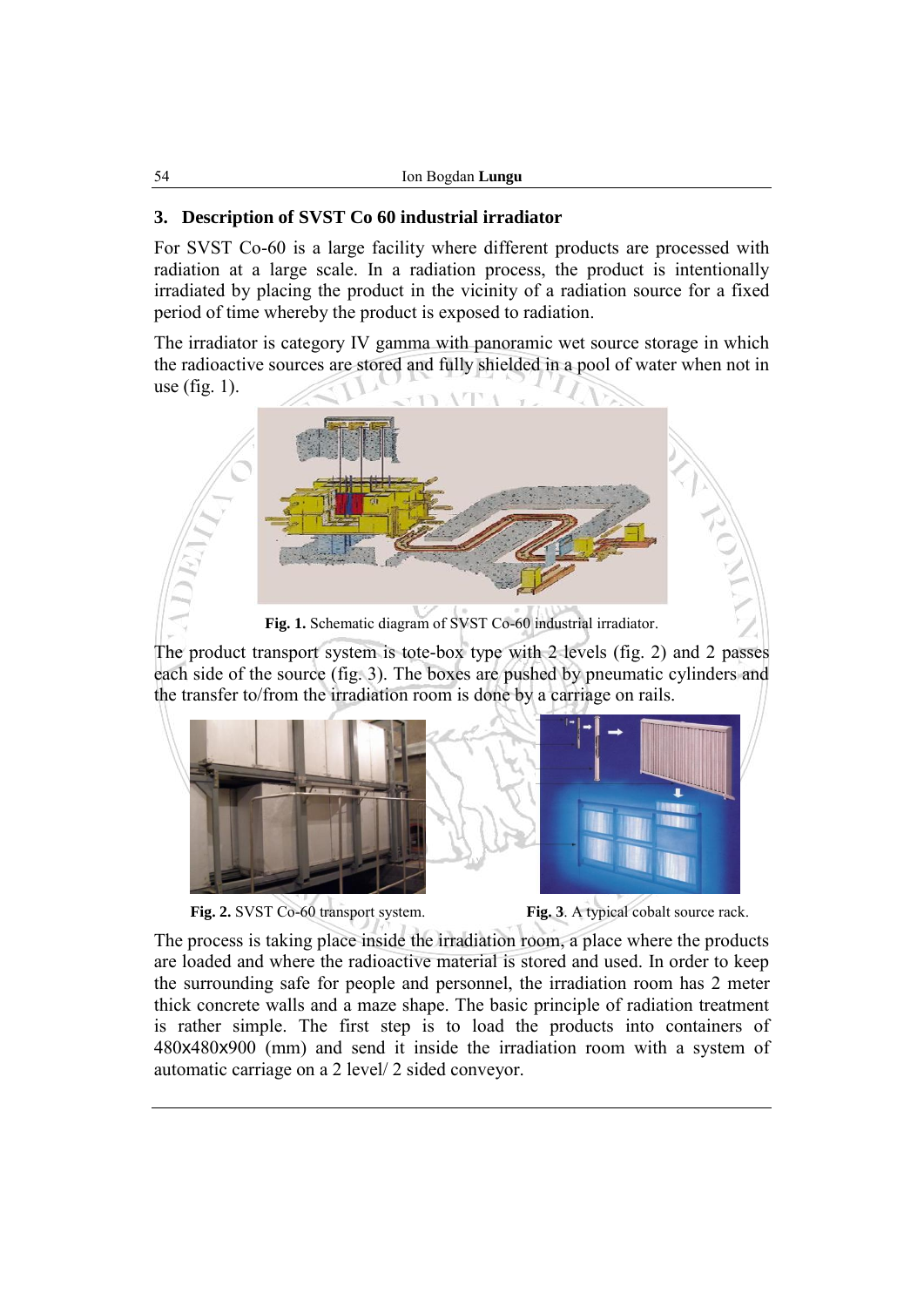The maximum capacity is around 10 cubic meters that fit into 52 containers fully loaded (fig 4). The second step consists in raising the racks loaded with radioactive materials and start moving the containers around it using pneumatic cylinders. Each movement has set a certain amount of time in order for each container to receive the same dose. After the total time has elapsed, the containers are moved out by the same carriage and on the same path but with respect not to mix the processed products with the un-processed ones.





## **4. Safety features of SVST Co 60 irradiator**

In 2013, the irradiator was up-graded with a new safety and control system in 2013 in order to comply with the new requirements of Radiation Safety of Gamma, Electron and X Ray Irradiation Facilities, IAEA Safety Standards Series No. SSG-8 (2010) and is licensed for operation by CNCAN (License no SM 1299/2011).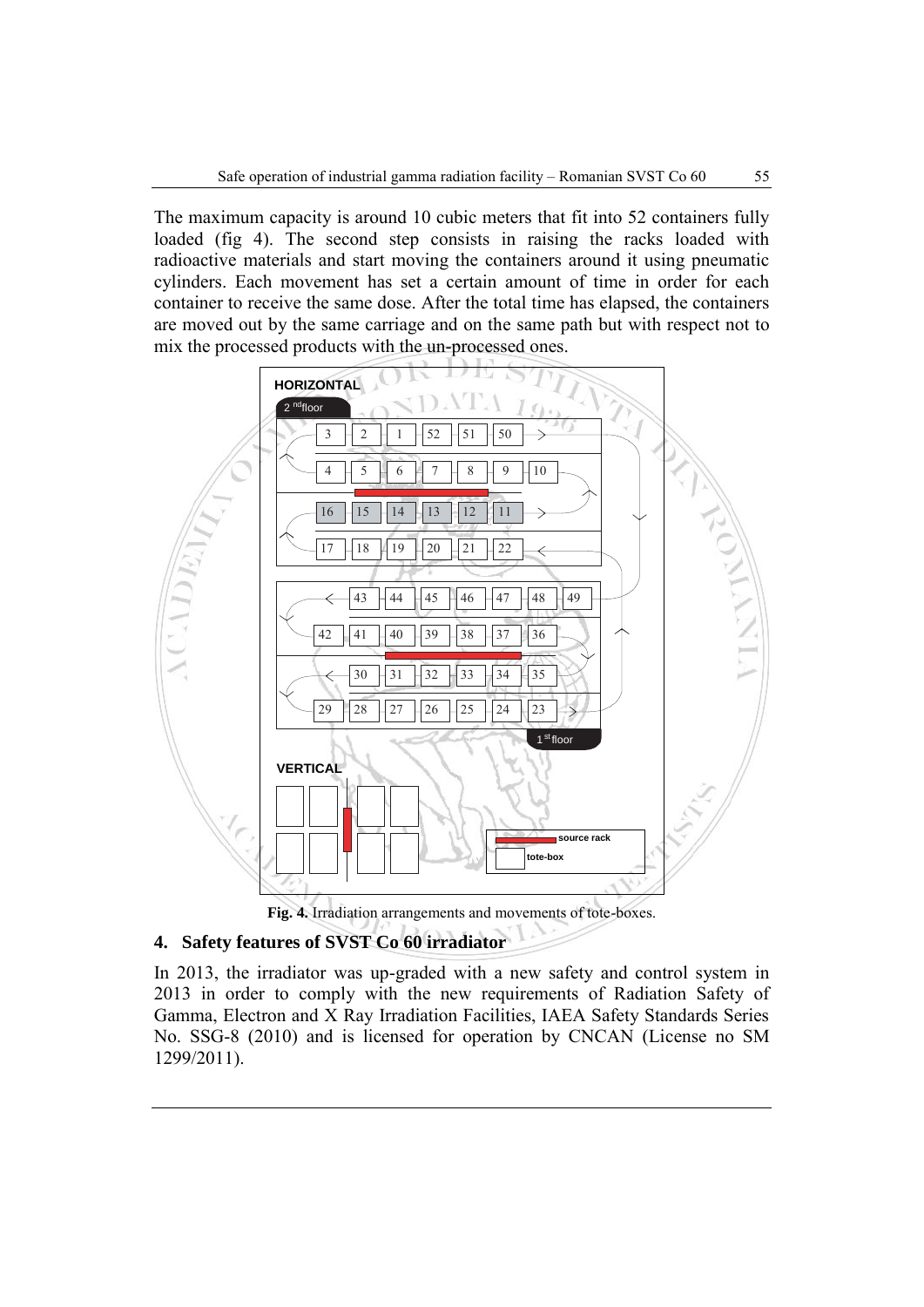The role of safety systems is to prevent a radiological incident which may affect, in the first place the personnel and then the environment and the products.

Incidents involving over-irradiation of personnel are reported mainly by IAEA. They describe the context in which such events occur and what caused it.

A general conclusion can be stated that the reason of such accidents was not following the procedure of operation and by-passing the safety devices and not by technical failures. Starting from this, the safety operation issue is divided in two:

1. Maintenance and correct use of safety devices: it is imperative to perform scheduled verifications and maintenance of safety devices in order to have a high safe operation.

2. Personnel training and following the rules: the safety devices play the role of preventing errors due to human mistakes but they are not able to stop a deliberate act of buy-passing it. So, in this case, training of personnel plays an important role so they realize the danger and follow protocol.



Siemens PLC is operated using a HMI touch screen (fig. 5).

**Fig. 5.** HMI operated PLC

The operation menu is composed of 2 screens: main screen and start screen. The main screen holds information of irradiator's sub-systems status. The most important are the following: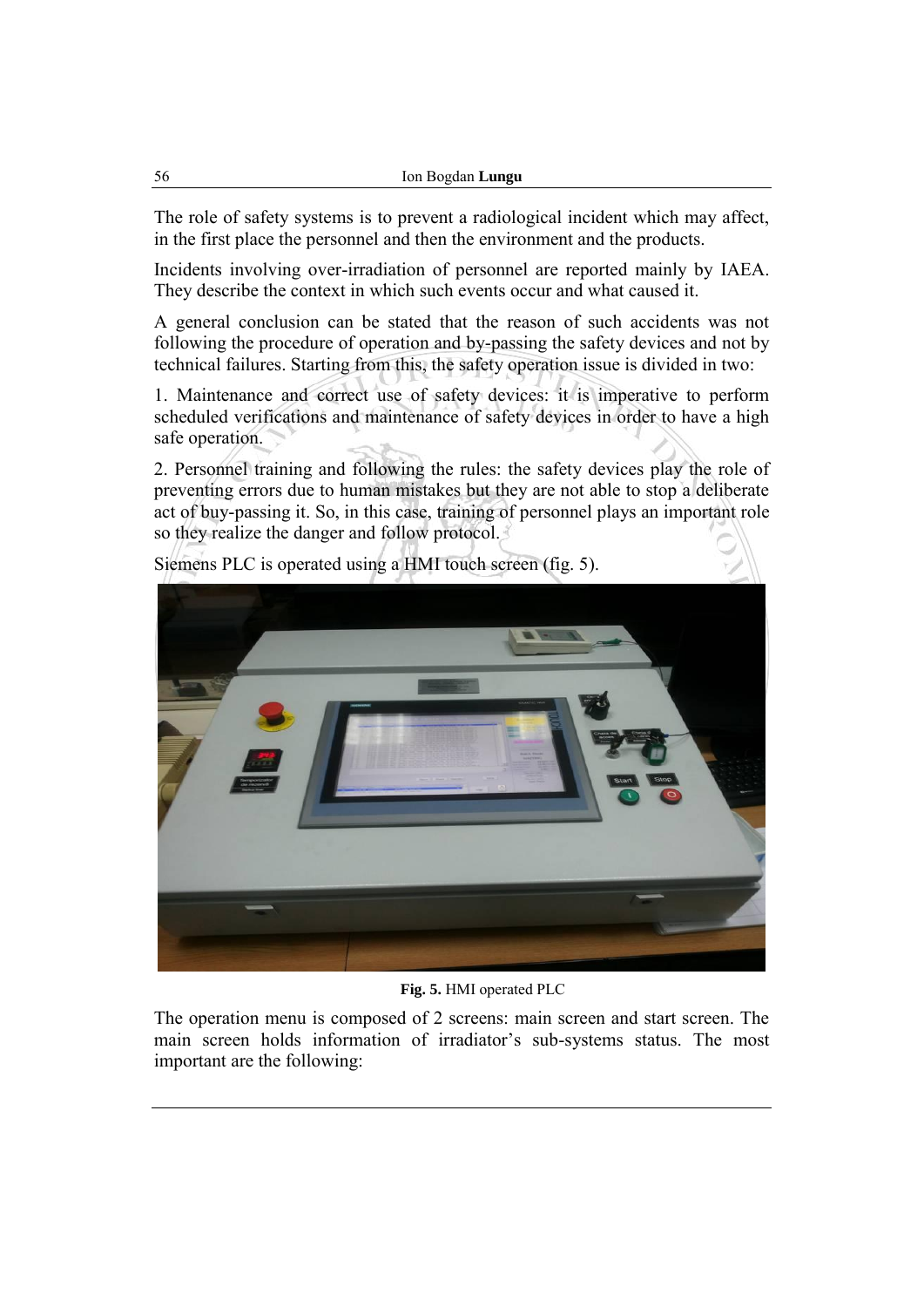safety system: incorporates data about different devices used in radioprotection and safe operation (fig. 6);

 source pass mechanism: shows the current status of pneumatic pistons who move the containers inside the irradiation room; it also monitors the sequence of moving in order to respect the correct arrangement of containers after each cycle;

 *toate* box car system: gives information on container carriage who transports the products inside the irradiation room;

 storage transportation system: represents the external conveyor where the products are loaded and un-loaded from containers;

 water treatment system: shows the status of different devices who monitors the correct functioning of this sub-system;

 ventilation system: indicates when it is safe for operators to enter the irradiation room regarding the ozone gas. It keeps the personnel door looked for a determined period of time necessary to eliminate the ozone.



**Fig 6**: Information provided by safety system menu

The safety system is composed of several devices that provide information to the user about their current state of functioning:

1. Emergency buttons have the role of stopping immediately the irradiator's mechanical movements and descending the radioactive source in the shielding position. They are placed in different positions in order to offer a fast response and minimize the potential dangers.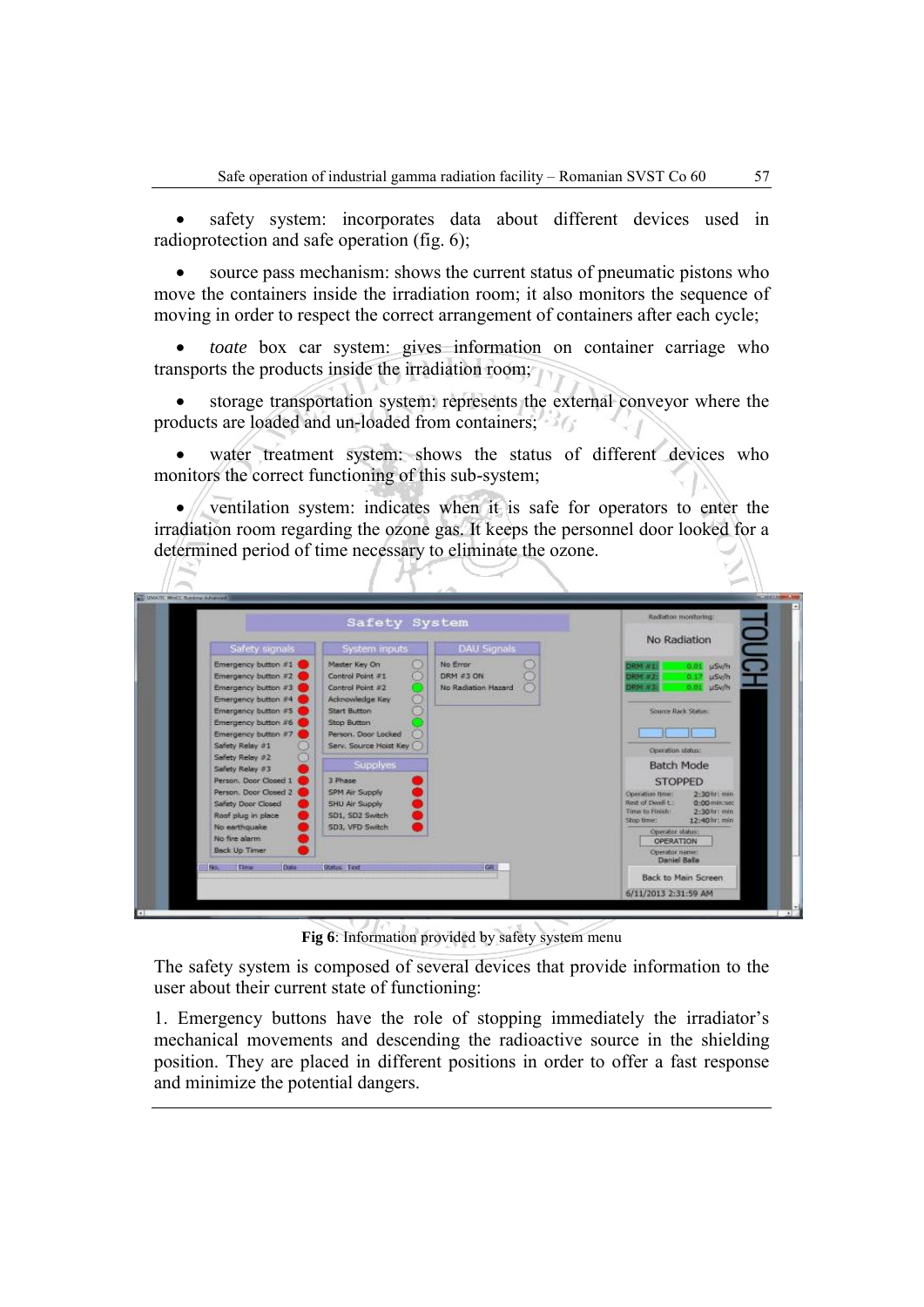Two of these emergency buttons are placed inside the irradiation room and connected with wires across the concrete wall so they are accessible from any position. Their purpose is mainly to stop raising the radioactive source when personnel are inside. Another characteristic is defined under the term "fail safe" meaning that in the event of a specific type of failure, it responds in a way that will cause no harm or at least a minimum of harm, to other devices or to personnel.

2. Safety relays: there are a number of 3 safety relays who work independently from the PLC and receive independent signals from the safety devices i. e. emergency buttons. Their main role is to avoid a PLC state of error and bring the radioactive source into shielding position. Safety relay no. 1 manages the source hoisting system, safety relay no. 2 enables the power supply to the personnel door lock: it checks out-puts received from the source rack sensors and radiation monitors and if conditions are met enables the personnel door to un-lock. Safety relay no. 3 ensures immediate and direct (without PLC) interaction if any of the emergency buttons are pushed. The system can be put back on normal functioning using a special key that confirms the errors and re-check if the problem was solved.

3. Personnel door: has several safety functions that prevents opening it during process or raise the sources while it is opened. The safety functions are redundant so if one fails, the system will keep its safe operation. One improvement consists in the installation of a pneumatic valve which will release the air from the source hoist system when the door is opened. This practically disables the system from raising the sources in to working position, accidentally or intentionally. Also, the door cannot be opened if there is no person logged in into the system.

4. Radiation detectors: the system was up-graded with 3 new radiation detectors which are mounted inside irradiation room, in different positions. If they detect radiation above a certain value, the personnel door will remain locked. They also operate.

The system was also optimized by introducing separate windows for 3 main parts of the irradiator:

Storage transport system: represents the area were the containers are loaded and un-loaded of products (fig. 7);

2. *Toate* box car system: represents the automatic carriage that transports the container into the irradiation room;

3. Source pass mechanism: represents the internal conveyor on which the containers are moved around the radiation source.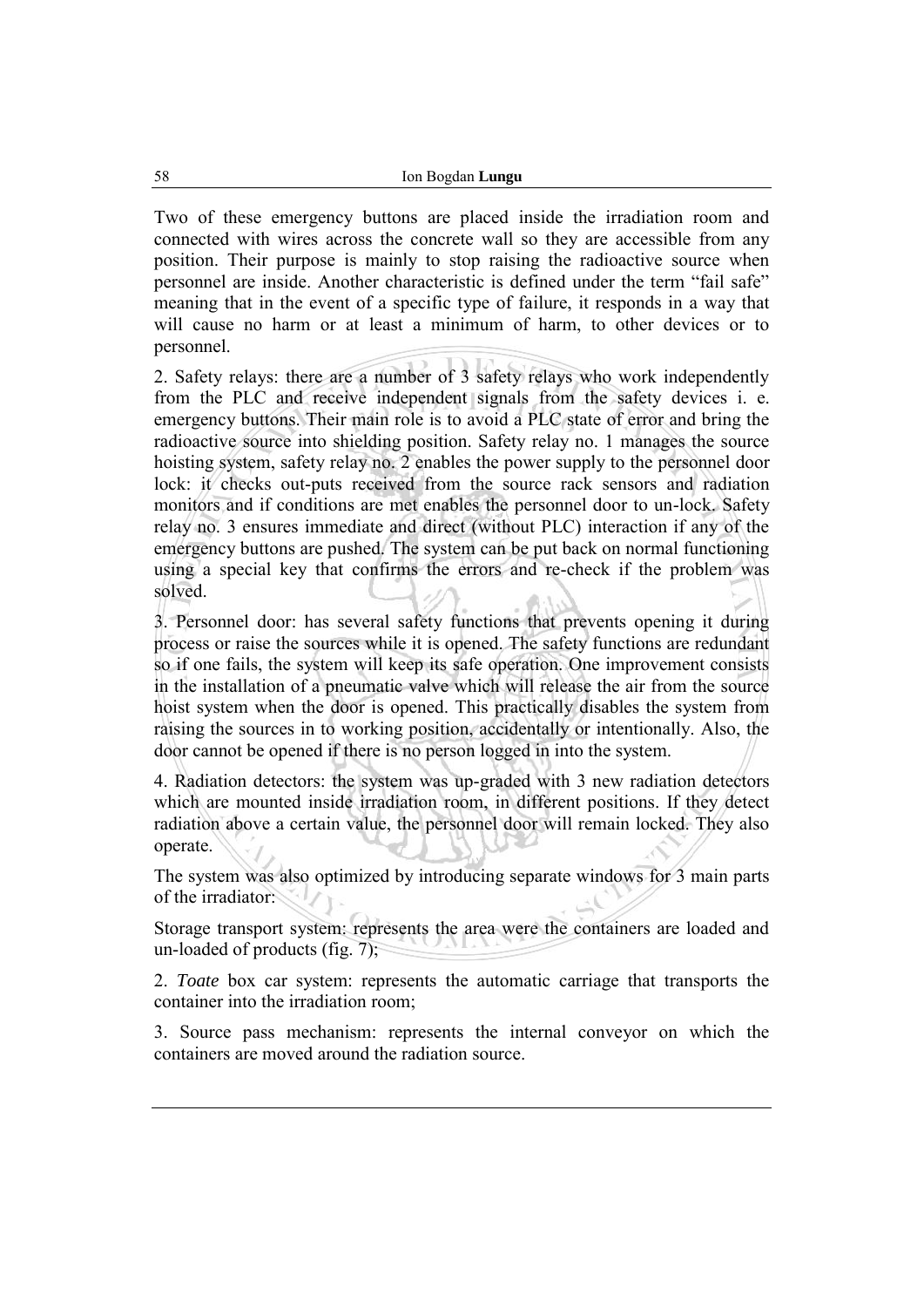All of these parts are continuous and monitored in real time using sensors mounted on different mechanical parts. In this way, the errors are easily identified and promptly repaired. Another new operation safety feature is represented by including a "Master key" which, if removed, makes impossible all commands on HMI excluding, off course, the emergency buttons. The process control was improved by adding access levels for the operating personnel. The system was designed on 3 levels of control:

- operator: start and stop the process and acknowledge basic operation errors;

- service operator: access important functions like the possibility to move individual mechanical components like pistons, carriage or simple operating sequences; it also has the possibility to acknowledge important errors and re-start the process;

- supervisor: access systems' settings and it is able to modify it;

- administrator: establishes the level of access for personnel and assigns passwords.



**Fig. 7.** Representation of storage transport system on HMI.

Thus, depending on competences the system can be accessed and used excluding errors made accidentally or by the lack of knowledge and experience. When talking about electronic records, the system is able to record and divide all processes into 3 categories:

- operator log: records all log-ins and log-outs for every level of access mentioning the time and date;

- process and operation log: records relevant data about the processes and assigns an unique number for every one;

- alarm log: registers all errors received from different devices.